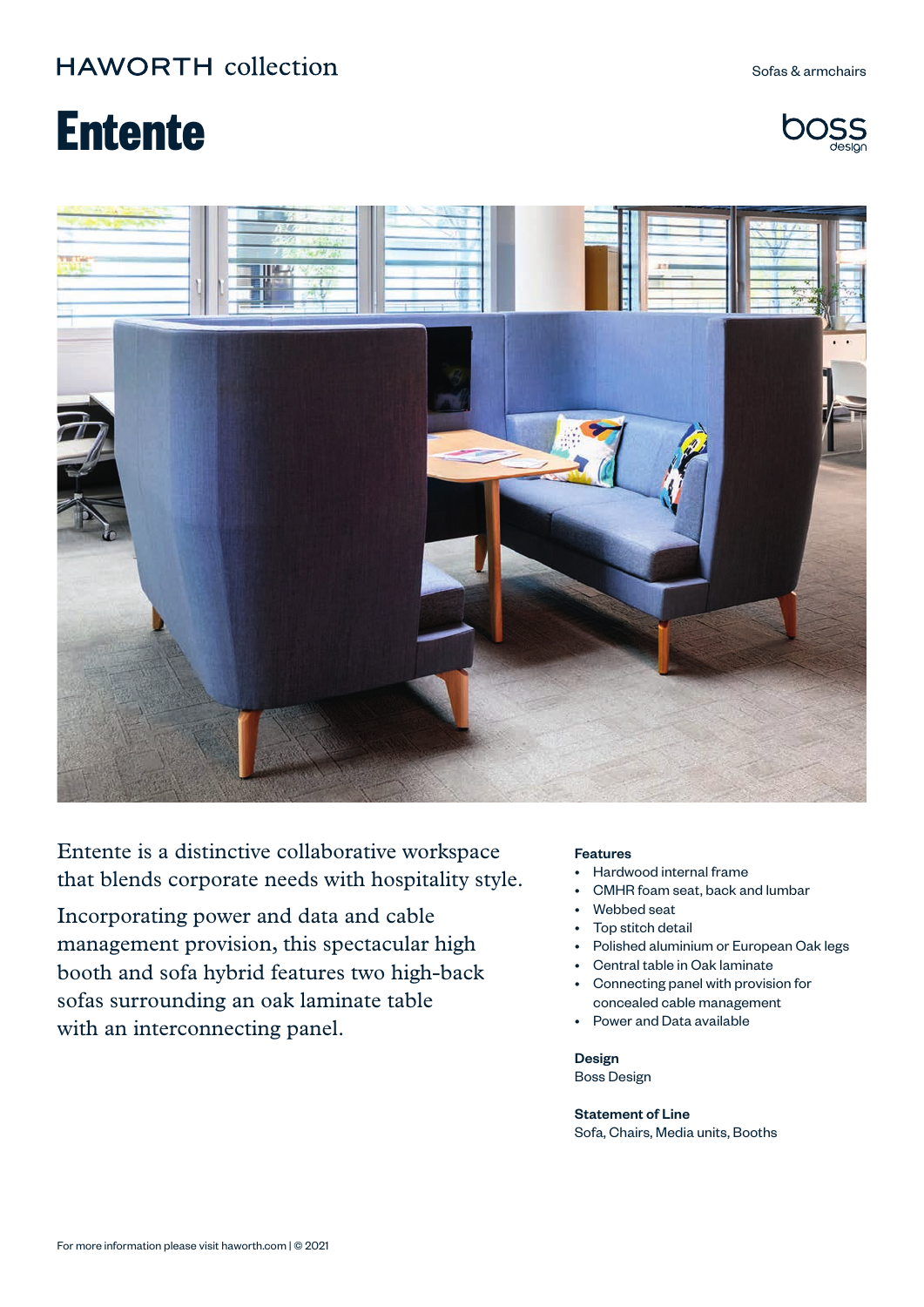





| Entente - High back |                             | <b>Dimensions</b>                                                     | <b>Material</b>                                                                                                                                                                                                                                             |
|---------------------|-----------------------------|-----------------------------------------------------------------------|-------------------------------------------------------------------------------------------------------------------------------------------------------------------------------------------------------------------------------------------------------------|
|                     | ENT/3<br>Chair              | Height 1300 mm<br>Width 1120 mm<br>Depth 880 mm<br>Seat height 470 mm | Hardwood internal frame<br>$\bullet$<br>CMHR foam seat, back and lumbar<br>٠<br>Webbed seat<br>$\bullet$<br>Top stitch detail<br>٠<br>Polished aluminium or European Oak<br>$\bullet$<br>legs<br>visit bossdesign.com/finishes<br>$\bullet$                 |
|                     | <b>ENT/1</b><br>2-seat sofa | Height 1300 mm<br>Width 1800 mm<br>Depth 880 mm<br>Seat height 470 mm | Hardwood internal frame<br>$\bullet$<br>CMHR foam seat, back and lumbar<br>$\bullet$<br>Webbed seat<br>$\bullet$<br>Top stitch detail<br>$\bullet$<br>Polished aluminium or European Oak<br>$\bullet$<br>legs<br>visit bossdesign.com/finishes<br>$\bullet$ |
|                     | <b>ENT/5</b><br>3-seat sofa | Height 1300 mm<br>Width 2300 mm<br>Depth 880 mm<br>Seat height 470 mm | Hardwood internal frame<br>$\bullet$<br>CMHR foam seat, back and lumbar<br>٠<br>Webbed seat<br>$\bullet$<br>Top stitch detail<br>$\bullet$<br>Polished aluminium or European Oak<br>$\bullet$<br>legs<br>visit bossdesign.com/finishes<br>$\bullet$         |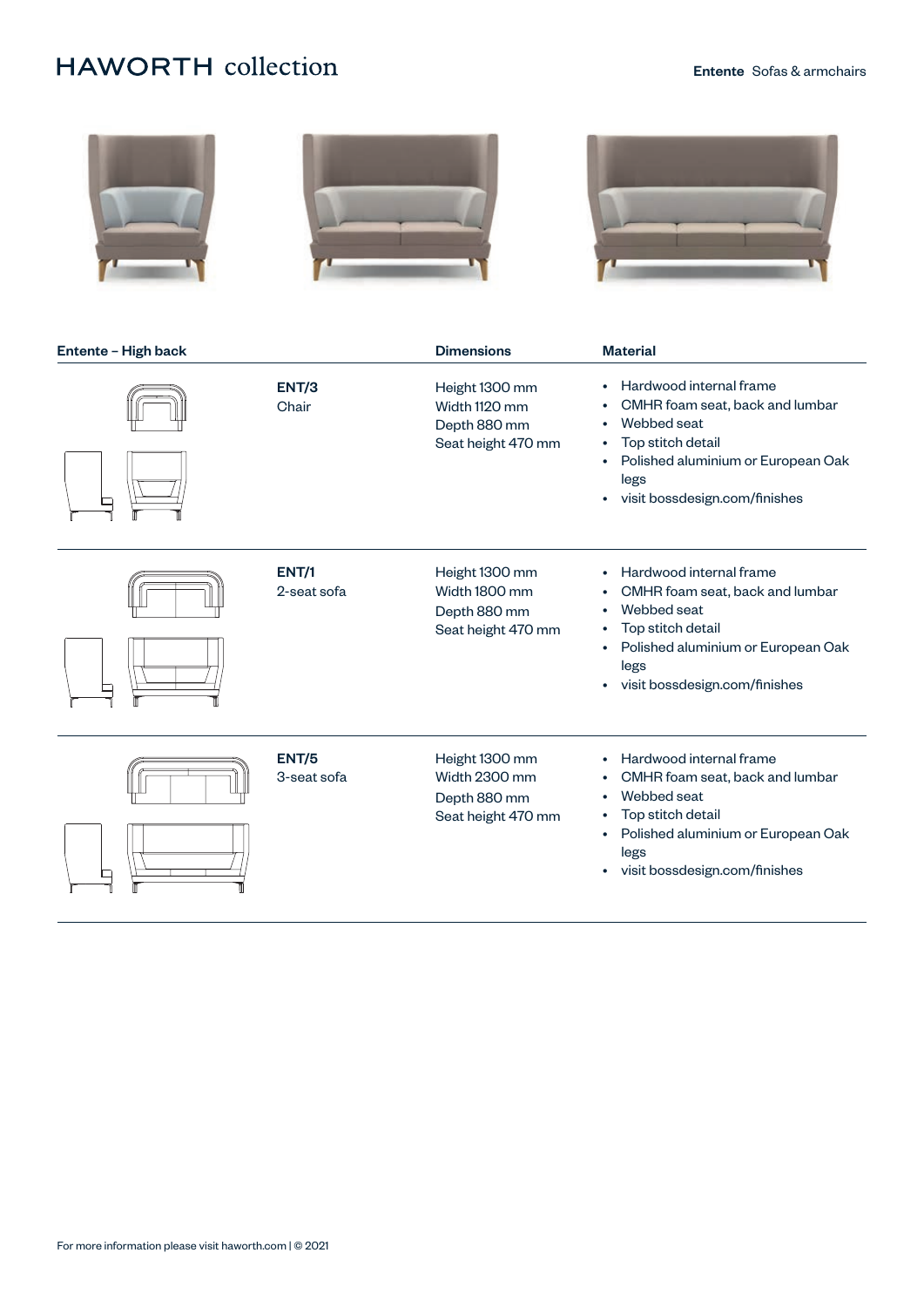





| Entente - Low back |                                          | <b>Dimensions</b>                                                    | <b>Material</b>                                                                                                                                                                                                                                             |
|--------------------|------------------------------------------|----------------------------------------------------------------------|-------------------------------------------------------------------------------------------------------------------------------------------------------------------------------------------------------------------------------------------------------------|
|                    | <b>ENT/3/L</b><br>Chair (low back)       | Height 800 mm<br>Width 1120 mm<br>Depth 880 mm<br>Seat height 470 mm | Hardwood internal frame<br>$\bullet$<br>CMHR foam seat, back and lumbar<br>$\bullet$<br>Webbed seat<br>$\bullet$<br>Top stitch detail<br>$\bullet$<br>Polished aluminium or European Oak<br>$\bullet$<br>legs<br>visit bossdesign.com/finishes<br>$\bullet$ |
|                    | <b>ENT/1/L</b><br>2-seat sofa (low back) | Height 800 mm<br>Width 1800 mm<br>Depth 880 mm<br>Seat height 470 mm | Hardwood internal frame<br>$\bullet$<br>CMHR foam seat, back and lumbar<br>٠<br>Webbed seat<br>$\bullet$<br>Top stitch detail<br>$\bullet$<br>Polished aluminium or European Oak<br>$\bullet$<br>legs<br>visit bossdesign.com/finishes<br>$\bullet$         |
|                    | <b>ENT/5/L</b><br>3-seat sofa (low back) | Height 800 mm<br>Width 2300 mm<br>Depth 880 mm<br>Seat height 470 mm | Hardwood internal frame<br>$\bullet$<br>CMHR foam seat, back and lumbar<br>$\bullet$<br>Webbed seat<br>$\bullet$<br>Top stitch detail<br>$\bullet$<br>Polished aluminium or European Oak<br>$\bullet$<br>legs<br>visit bossdesign.com/finishes<br>$\bullet$ |